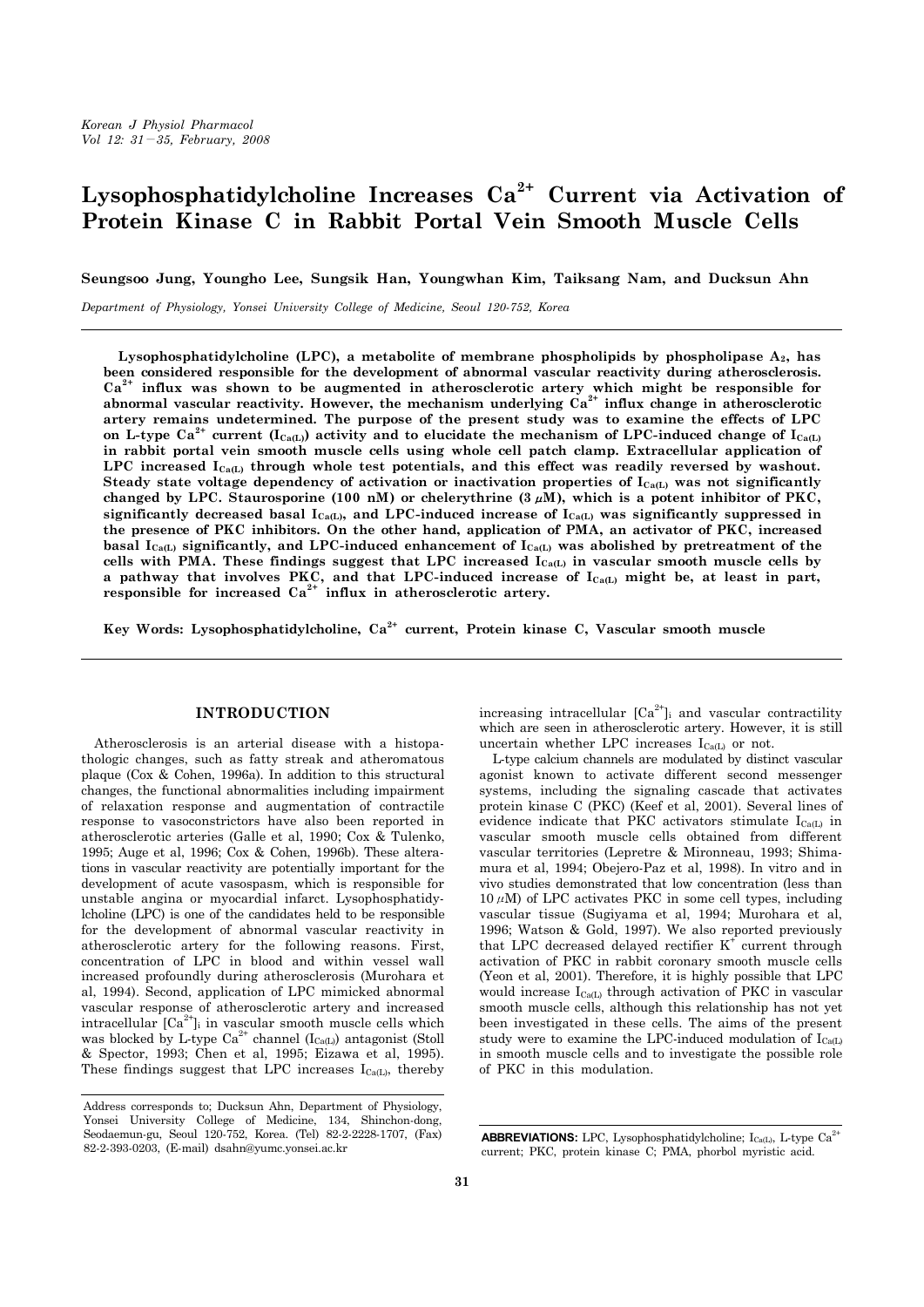# **METHODS**

## *Cell Preparation*

 Single rabbit portal vein smooth muscle cells were prepared using enzymatic digestion as previously described (Lepretre et al, 1994). Briefly, portal vein segments were incubated at  $37^{\circ}$ C for 60 min in a Ca<sup>2+</sup> free buffer solution of the following composition (in mmol/L): NaCl 140, KCl 5,  $MgCl<sub>2</sub>$  1, N-2-hydroxyethylpiperazine-N`-2-ethansulfonic aid (HEPES) 10, glucose 10, with pH adjusted to 7.4 with Tris. The tissue was then incubated in a buffer with collagenase (1 mg/ml, Wako) and papain (0.1 mg/ml, Sigma) for 15∼20 min. The tissue was gently agitated with Pasteur pipette, and released cells were kept at 4°C.

## *Electrophysiological recording*

 An aliquot of cells was placed in a perfusion chamber mounted on an inverted microscope (Nikon Diaphot), allowed to adhere to the bottom of the glass, then superfused with HEPES-buffered solution. Cells were sealed to pipettes with gentle suction, and the patch membrane was ruptured with further negative pressure at a holding potential of  $-50$ 

mV. All experiments were performed at room temperature. Membrane currents were recorded by whole cell clamp technique with voltage clamp amplifier (Axopatch 1-D, Axon) using pipettes with a resistance from 2 to 3  $\text{M}\Omega$ . Voltages were corrected for the liquid junction potential. Voltage command and data collections were controlled by pClamp 6.0 software (Axon Instruments). The data were filtered by an 8-pole low-pass Bessel filter at 5 KHz, digitized at a sampling frequency of 25 KHz and then stored at hard disk for further analysis.

#### *Experimental solutions*

 The pipette solution contained (mmol/L) Cs-aspartate 100, CsCl 30, MgATP 5, NaGTP 1, BAPTA 10, HEPES 10, adjusted to pH 7.2 with CsOH. The extracellular solution contained (mmol/L) NaCl 130, TEA-Cl 5.6,  $MgCl<sub>2</sub>$  1.2,  $BaCl<sub>2</sub>$ 10, glucose 10, HEPES 10, adjusted to pH 7.4 with Tris. Nifedipine, staurosporine, chelerythrine, phorbol myristic acid (PMA), and LPC were dissolved in dimethylsulfoxide (DMSO) in concentrations that allowed DMSO concentration to remain at  $\leq 1:10,000$  in all experiments. At these concentrations, DMSO had no effect on  $I_{Ca(L)}$  compared with  $I_{\text{Ca}(L)}$  amplitudes prior to DMSO application. All the chemicals listed above were added directly to the bath solution from a freshly made stock solution.



**Fig. 1.** (A) Plot of Ca<sup>2+</sup> currents evoked by repetitive step depolarization from  $-80$  mV to 0 mV versus time. Horizontal bar indicates the time of LPC (1μM), and nifedipine (1μM) application in the bath. (B) Summary of the LPC-induced change of I<sub>Ca(L)</sub>. The value of LPC-induced change was expressed as % of control. Bath application of LPC increased the current amplitude to 142.6±8.4% (n=19). (C) Effect of LPC on current-voltage relations of  $I_{Ca(L)}$ .  $I_{Ca(L)}$  was recorded at 10 mV increments between  $-50$  and +60 mV from a holding potential of -80 mV. (D) Summary of voltage dependence of  $I_{\text{Ca(L)}}$  for control (O), 1µM LPC ( $\bullet$ ), and 1µM nifedipine. At each voltage steps, peak values of current were determined, and averaged (n=8).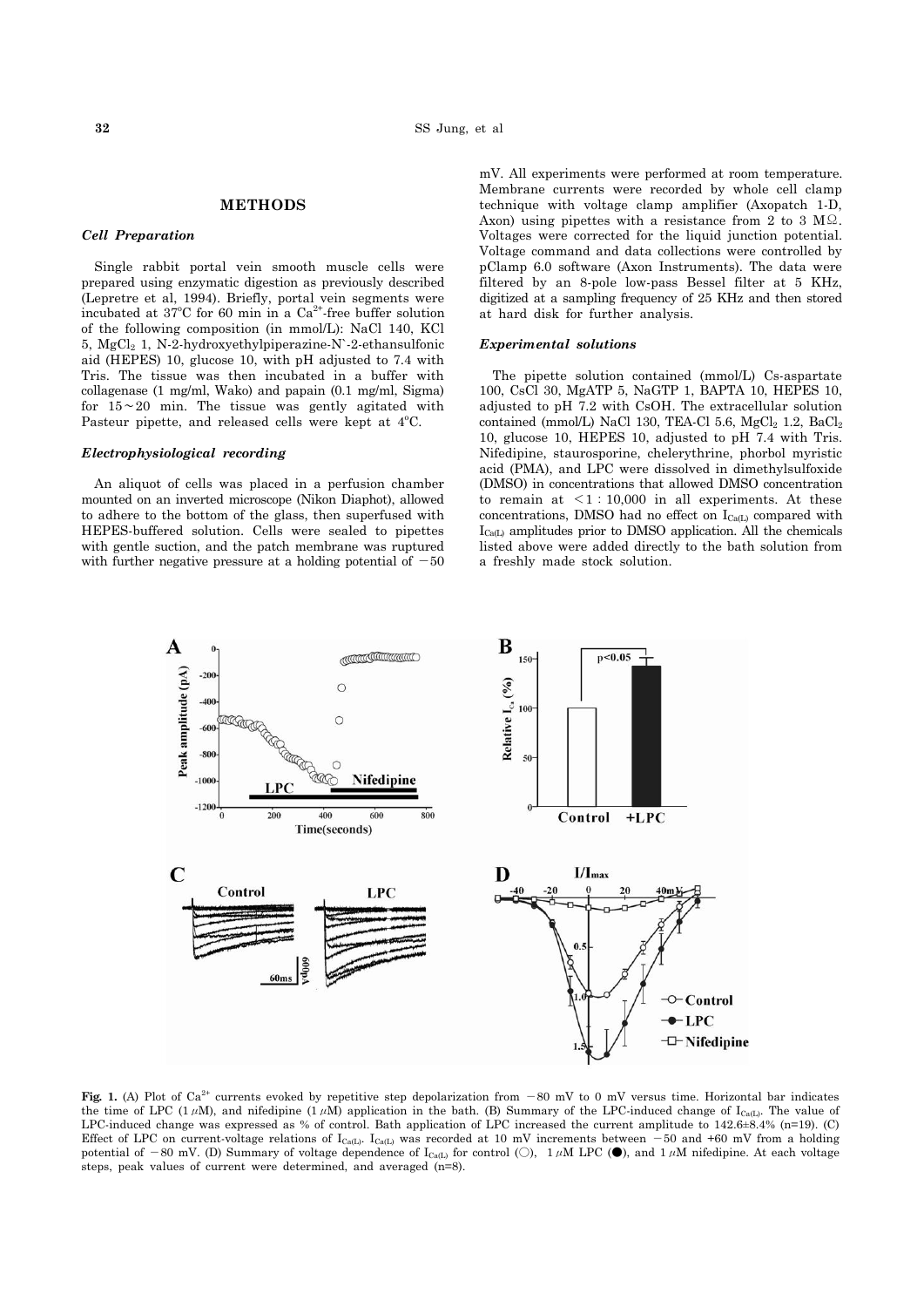#### *Statistics*

 The results of the experiments are expressed as means ± S.E.M. Statistical evaluation of the data was performed by Student's t-test for comparison between two groups. A value of p less than 0.05 was taken as significant. The number of preparations taken from separate animals was indicated by n.

## **RESULTS**

 In the first series of experiment, we determined the effect of LPC on  $I_{Ca(L)}$  in rabbit portal vein smooth muscle cells. The inward current activating with depolarizing command steps under our experimental conditions was due to activation of I<sub>Ca(L)</sub>, because the application of nifedipine (1  $\mu$ M), a specific blocker of  $I_{Ca(L)}$ , abolished the inward current (Fig. 1A). LPC produced a significant increase in  $I_{Ca(L)}$  at 0 mV test pulse ( $p < 0.01$ , 142.6 $\pm 8.4$ %, n=19). However, LPC had no apparent effect on  $I_{Ca(L)}$  in some portal vein smooth muscle cells, which might be due to damage of cells during preparation of single cells or rundown of  $Ca^{2+}$  current. We excluded these LPC-unresponsive cells from analysis. Average values of  $I_{Ca(L)}$  from LPC-responsive portal vein smooth muscle cells were significantly larger than those from controls for voltages positive to  $-40$  mV. As shown in Fig. 1D, this was most apparent above the threshold for activation of  $I_{Ca(L)}$ . The reversal potential of  $I_{Ca(L)}$  was 54.5  $\pm 1.5$  mV and  $56.9\pm 0.9$  mV in control and LPC-treated group, respectively (n=8).

To investigate how LPC modulates  $I_{Ca(L)}$ , we examined the effects of LPC on the voltage dependence of steady state activation and inactivation of  $I_{C<sub>0</sub>(L)}$ . The conductance values of ICa(L) were calculated using estimated reversal potential and were normalized by peak conductance to produce activation curves. The voltage dependent activation curves of control and LPC treatment were constructed using Boltzman fitting. As shown in Fig. 2, the half maximal

activation potential (V<sub>1/2</sub>) was  $-5.8\pm0.2$  mV and  $-3.1\pm0.1$ mV in control and LPC-treated group, respectively (n=8). Average values of half-maximal activation potentials in LPC treated groups slightly positively shifted compared to control. The voltage dependence of  $I_{Ca(L)}$  availability was determined with 10 sec conditioning voltage pulses stepped from  $-100$  mV to 20 mV in 10 mV increments, followed by a 500 ms test pulse to the voltage of 10 mV. Conditioning potentials positive to  $-70$  mV produced a decrease of I<sub>Ca(L)</sub>, reaching full inactivation near 0mV. No difference was observed in half maximal steady state inactivation potential  $(-31.4\pm1.2 \text{ mV}$  and  $-30.2\pm1.6 \text{ mV}$  in control and LPC-treated group, n=6). These data suggest that, although LPC significantly increased the activity of  $I_{Ca(L)}$ , it did not depend on the change in the voltage-dependent characteristics

of  $I_{Ca(L)}$ . To test the possibility that LPC stimulates  $I_{C<sub>8</sub>(L)}$  through activation of a protein kinase C, we examined the effect of PKC inhibitor or activator on LPC-induced increase of  $I_{Ca(L)}$ . Thus, staurosporine (100 nM) was applied to the bath after acquiring a control I<sub>Ca(L)</sub>. Staurosporine produced a significant inhibition of basal  $I_{Ca}$  (57.6±7.5% of control), suggesting that a basal activity of protein kinase C is critical to maintain the amplitude of  $I_{Ca(L)}$  under our recording conditions. Application of chelerythrine  $(3 \mu M)$ , a more specific inhibitor of PKC, showed similar effect on basal  $I_{Ca(L)}$  (47.4±5.5% of control). After the effect of PKC inhibitors reached to steady state, LPC-induced enhancement of  $I_{Ca(L)}$  was completely abolished (Fig. 3). On the other hand, pretreatment of the cells with 100 nM PMA, a PKC activator, enhanced the basal  $I_{Ca(L)}$  activity (123.5 $\pm$ 3.1% of control) and significantly suppressed the LPC-induced enhancement of  $I_{Ca}$  (% of  $I_{Ca}$  change in PMA treated group vs. PMA+LPC treated group; 123.5±3.1% vs 121.4±4.0%, n=3).

#### **DISCUSSION**

We report herein a novel property of LPC to activate a



Fig. 2. Steady state activation and inactivation curves of I<sub>Ca(L)</sub> obtained before and after LPC application. (A) Steady state activation curves of  $I_{Ca(1)}$  in control and LPC. Chord conductance (G) was measured at different membrane potentials and normalized to the maximal chord conductance ( $G$ max). Each data points were the means of 8 experiments and fitted using a following form of Boltzman equation;<br>
Y={1+expl(V<sub>1/9</sub> – V)/kl}<sup>-1</sup>, where V<sub>1/9</sub> represents half maximal activation potentia  $Y= {1+\exp[(V_{1/2} - V)/k]}^2$ <sup>1</sup>, where  $V_{1/2}$  represents half maximal activation potential and k is slope factor. Measured  $V_{1/2}$  was mV and  $-3.1\pm0.1$  mV in control and LPC, respectively. (B) Steady state inactivation curves of  $I_{C_8(L)}$  in control and LPC. Current amplitudes (I) of test potential to 0 mV from different pretest potentials were normalized to the maximal current (I<sub>max</sub>). Each data points were the means of 6 experiments. Curves were obtained from following form of Boltzman equat half maximal inactivation potential and k is slope factor.  $V_{1/2}$  was  $-31.4\pm1.2$  mV and  $-30.2\pm1.6$  mV in control and LPC, respectively.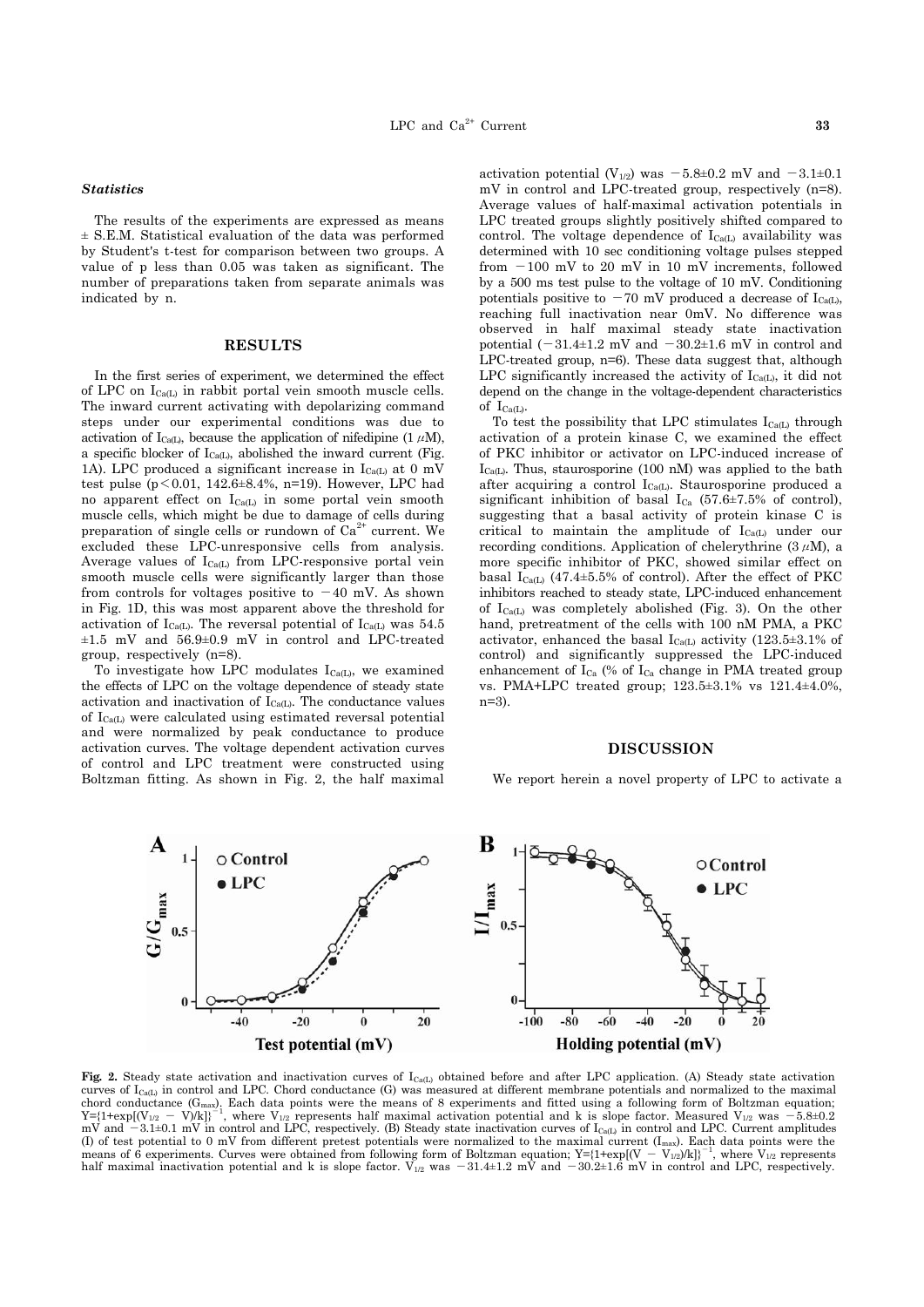

**Fig. 3.** Effect of PKC on LPC-induced change of  $I_{\text{Cat}}$ . Plot of Ca<sup>2+</sup> currents evoked by repetitive step depolarization from -80 mV to 0 mV versus time. Temporal course of change of  $I_{\text{Ca}(L)}$  during treatment of LPC (1µM) alone and LPC with 3µM chelerythrine (A), or with 100 nM PMA (B). Horizontal bars indicate the time of drugs application. (C) Summary of the effect of pretreatment of staurosporine (100 nM), chelerythrine (3µM), and PMA (100 nM) on LPC-induced change of  $I_{Ca(L)}$ . Data are expressed as the % of control. Number of cells in each experimental condition is indicated in parenthesis.

L-type  $Ca^{2+}$  current (I<sub>Ca(L)</sub>) in the rabbit portal vein smooth muscle cells. To the best of our knowledge, this is the first study to show that LPC can increase  $I_{Ca(1)}$  in vascular smooth muscle cells and its effect is mediated by activation of PKC. The enhancement of  $I_{Ca(L)}$  by LPC may be involved in augmented vascular contractility which is seen in atherosclerotic artery, because the activity of  $Ca^{2+}$  channel determines the amount of  $Ca^{2+}$  influx and intracellular  $Ca^{2+}$ concentration.

 It has earlier been reported that LPC affects several kinds of ionic current, including Na<sup>+</sup> current in cardiac myocytes and nonselective cation current in canine renal arterial cells (Magishi et al, 1996; Watson & Gold, 1997; Jabr et al, 2000). In the present study, nonselective cation current evoked by a prolonged exposure to LPC might contaminate to the recording of  $I_{Ca(L)}$  and involve in LPC-induced increase of  $I_{Ca(L)}$ . However, this does not seem to be the case because 1) we used very low concentration of LPC (1 $\mu$ M) compared with that used for activation of nonselective cation current  $(10 \mu M$  LPC; Magishi et al, 1996), and 2) application of nifedipine, which selectively blocks  $I_{Ca(L)}$ , completely inhibited LPC-induced  $I_{Ca(L)}$  increase (Fig. 1A). These results suggest that LPC-induced enhancement of inward current in our experimental condition was due to mainly activation of  $Ca^{2+}$  current, but not a modification of other current, such as nonselective cation currents.

There are several possible mechanisms by which  $I_{Ca(L)}$ could be increased by LPC. One possibility is that LPC indirectly increased  $I_{Ca(L)}$  activity via destabilizing sarco-

lemma. At relatively high concentrations ( $>10 \mu$ M), LPC may induce a change of phospholipid packing when it is inserted into the lipid bilayer and this alone can modulate the activity of membrane proteins (Epand & Lester, 1990; McHowat et al, 1993). In the present experiment, the activity of  $I_{Ca(L)}$  was significantly enhanced by LPC at a concentration of  $1 \mu M$ . Furthermore, pretreatment of the muscle cells with PKC inhibitors effectively inhibited LPC-induced change of  $I_{Ca(L)}$ . These results suggest that LPC-induced increase of  $I_{Ca(L)}$  may not be due to alteration of membrane properties.

Another possibility is that LPC can increase  $I_{Ca(L)}$  through activation of PKC. In vitro as well as in vivo studies demonstrated that LPC activates PKC in some cell types, including vascular tissues (Sugiyama et al, 1994; Murohara et al, 1996; Watson & Gold, 1997). Activation of PKC has been implicated in regulation of various ion channel  $\alpha$ ctivities, such as  $Ca^{2+}$  channels, in vascular smooth muscle cells (Cole et al, 1996; Keef et al, 2001). Theses reports suggest the possibility that LPC increased the  $I_{Ca(L)}$  in portal vein smooth muscle cells through activation of PKC. As shown in Fig 3, the LPC-induced activation of  $I_{Ca(L)}$  was effectively antagonized by pretreatment with 100 nM staurosporine, indicating the involvement of PKC in the LPC-induced activation of  $I_{Ca(L)}$ . It has been reported that staurosporine lacks specificity against PKC action, and staurosporine-induced inhibition of LPC activity might be due to inhibition of protein kinases other than PKC (Ruegg & Burgess, 1989). However, this was not the case in the